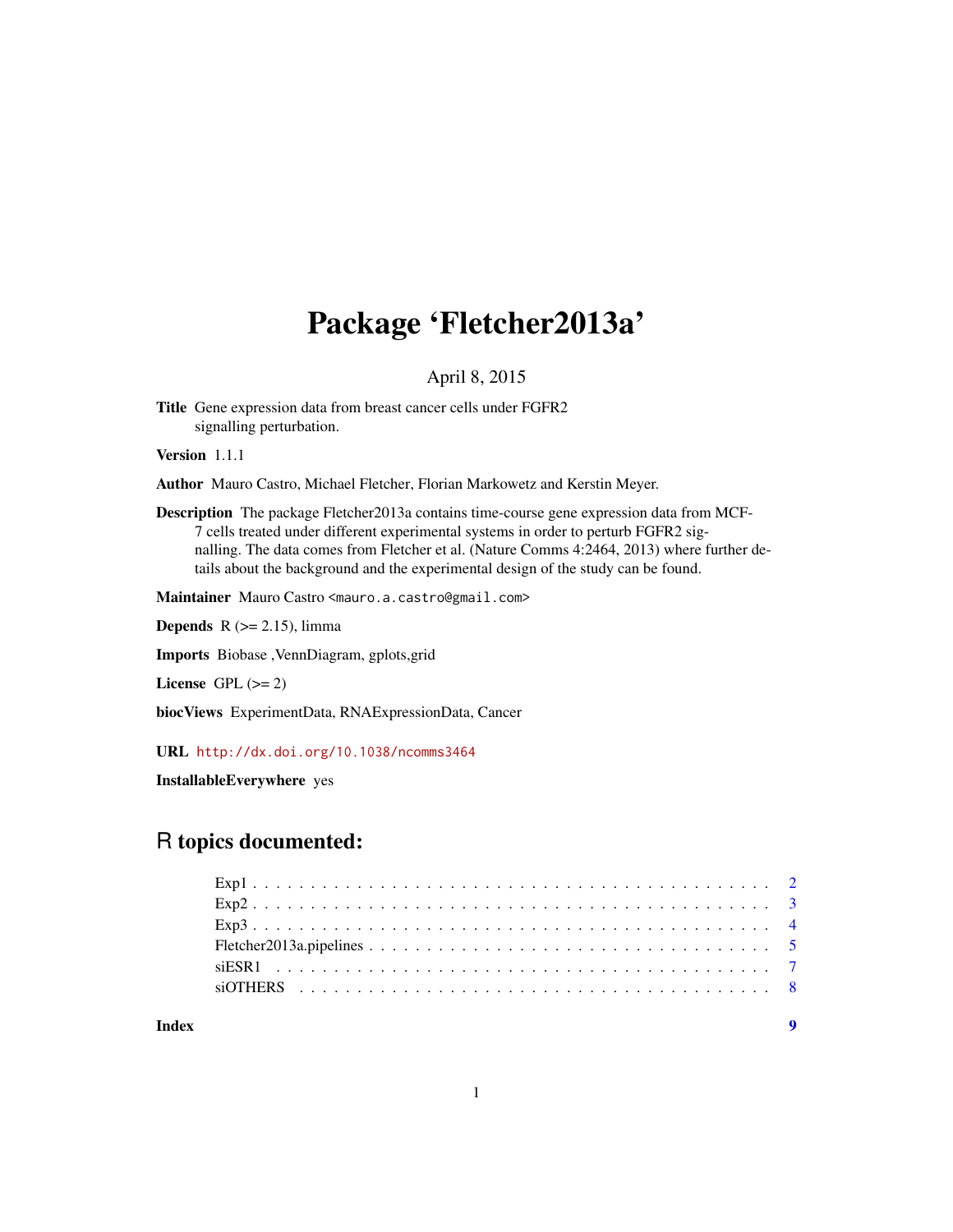### <span id="page-1-2"></span><span id="page-1-1"></span><span id="page-1-0"></span>Description

The data consists of 46 microarray samples from MCF-7 cells treated under different conditions, at 3 time points (0, 6 and 24 h). The data have been normalized (RMA algorithm) and are presented in the form of an exprSet object. The experiment was carried out on 4 Humanv4 arrays using 12 samples per array. The original arrays contain 48324 features, with an average of 22 beads per feature (Standard Deviation of 5). Additional description about sample groups can be retrieved from phenoData slot (see examples).

#### Usage

data(Exp1)

#### Format

The format is: An ExpressionSet object with covariates representing experimental conditions:

- Sample: Sample IDs.
- Time: Treatment time.
- Replicates: Biological replicates (numerical sequence).
- UT: Control group (vehicle).
- E2: E2 treatment group.
- E2FGF10: E2+FGF10 treatment group.
- E2FGF10PD: E2+FGF10+PD173074 treatment group.
- Treatment: Group names.
- TreatmentGroups: Group names with common starting point.
- Target: Group names for differential expression analysis (e.g. targets for limma). The corresponding constrasts can be retrived by notes(Exp1).

#### Note

The differential expression analysis documented in the vignette is available at 'Exp1limma'.

# Source

Michael NC Fletcher, Mauro AA Castro, Suet-Feung Chin, Oscar Rueda, Xin Wang, Carlos Caldas, Bruce AJ Ponder, Florian Markowetz, Kerstin B Meyer. Master regulators of FGFR2 signalling and breast cancer risk. Nature Communications, 4:2464, 2013.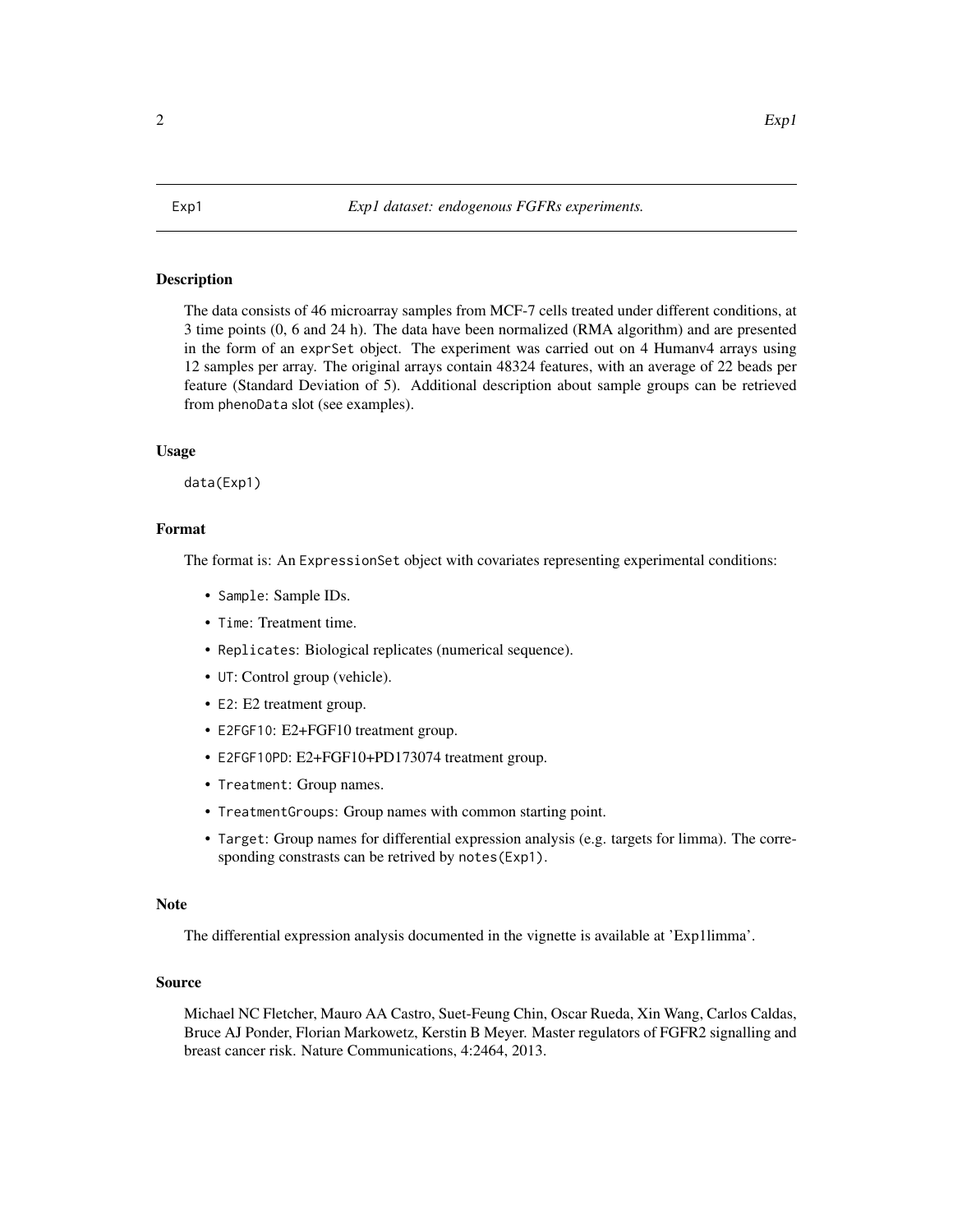#### <span id="page-2-0"></span> $Exp2$  3

# Examples

```
data(Exp1)
#gexp<-exprs(Exp1)
#geneids<-fData(Exp1)
#targets<-pData(Exp1)
#mycontrasts<-notes(Exp1)$contrasts
```

```
#limma pre-processed dataset
#data(Exp1limma)
```
<span id="page-2-1"></span>Exp2 *Exp2 dataset: iF2 construct experiments.*

# <span id="page-2-2"></span>Description

The data consists of 71 microarray samples from MCF-7 cells treated under different conditions, at 3 time points (0, 6 and 24 h). The data have been normalized (RMA algorithm) and are presented in the form of an exprSet object. The experiment was carried out on 6 Humanv4 BeadChips using 12 samples per BeadChip. The original arrays contain 48324 features, with a mean of 22 beads per feature (Standard Deviation of 5). Additional description about sample groups can be retrieved from phenoData slot (see examples).

# Usage

data(Exp2)

#### Format

The format is: An ExpressionSet object with covariates representing experimental conditions:

- Sample: Sample IDs.
- Time: Treatment time.
- Replicates: Biological replicates (numerical sequence).
- UT: Control group (vehicle).
- E2: E2 treatment group.
- E2.AP20187: E2+AP20187 treatment group.
- E2.AP20187.PD: E2+AP20187+PD173074 treatment group.
- E2.FGF10: E2+FGF10 treatment group.
- Treatment: Group names.
- TreatmentGroups: Group names with common starting point.
- Target: Group names for differential expression analysis (e.g. targets for limma). The corresponding constrasts can be retrived by notes(Exp2).
- TecRep: Technical replicates.
- isOriginal: Simple vector mapping all samples (excluding technical replicates).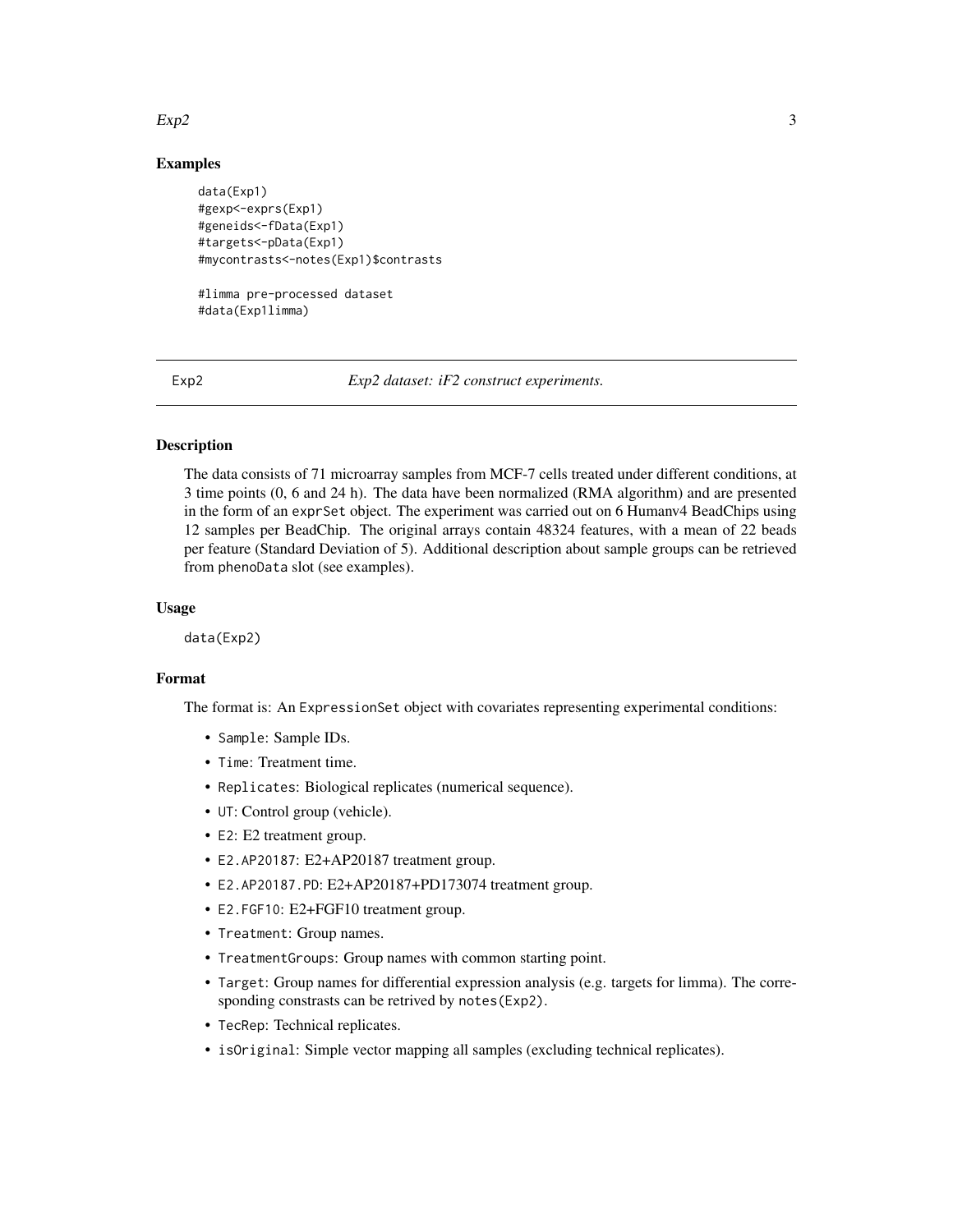# <span id="page-3-0"></span>**Note**

The differential expression analysis documented in the vignette is available at 'Exp2limma'.

#### Source

Michael NC Fletcher, Mauro AA Castro, Suet-Feung Chin, Oscar Rueda, Xin Wang, Carlos Caldas, Bruce AJ Ponder, Florian Markowetz, Kerstin B Meyer. Master regulators of FGFR2 signalling and breast cancer risk. Nature Communications, 4:2464, 2013.

# Examples

```
data(Exp2)
#gexp<-exprs(Exp2)
#geneids<-fData(Exp2)
#targets<-pData(Exp2)
#mycontrasts<-notes(Exp2)$contrasts
```
#limma pre-processed dataset #data(Exp2limma)

<span id="page-3-1"></span>

Exp3 *Exp3 dataset: FGFR2b over-expression experiments.*

### <span id="page-3-2"></span>Description

The data consists of 125 microarray samples from MCF-7 cells treated under different conditions, at 5 time points (0, 3, 6, 12 and 24 h). The data have been normalized (RMA algorithm) and are presented in the form of an exprSet object. The experiment was carried out on 11 Humanv4 BeadChips using 12 samples per BeadChip. The original arrays contains 48324 features, with a mean of 22 beads per feature (Standard Deviation of 5). Additional description about sample groups can be retrieved from phenoData slot (see examples).

#### Usage

data(Exp3)

### Format

The format is: An ExpressionSet object with covariates representing experimental conditions:

- Sample: Sample IDs.
- Group: Major experimental groups (MinusTet and PlusTet).
- Time: Treatment time.
- Replicates: Biological replicates (numerical sequence).
- MinusTet.UT: Control group (vehicle for MinusTet group).
- MinusTet.E2: E2 treatment group.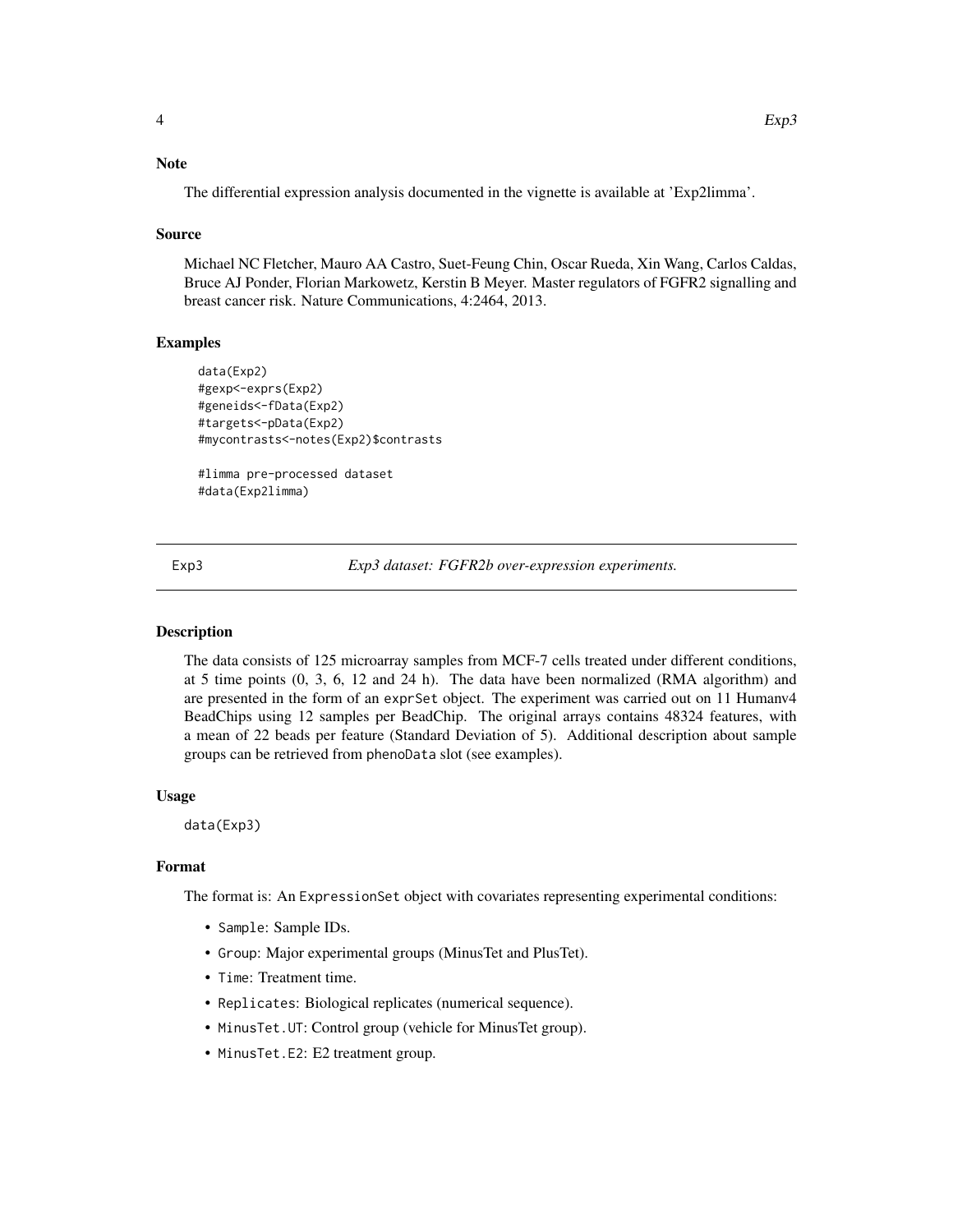- <span id="page-4-0"></span>• MinusTet.E2.FGF10: E2+FGF10 treatment group.
- PlusTet.UT: Control group (vehicle for PlusTet group).
- PlusTet.E2: E2 treatment group.
- PlusTet.E2.FGF10: E2+FGF10 treatment group.
- Treatment: Group names (treatments).
- Target: Group names for differential expression analysis (e.g. targets for limma). The corresponding constrasts can be retrived by notes(Exp3).

#### Note

The differential expression analysis documented in the vignette is available at 'Exp3limma'.

#### Source

Michael NC Fletcher, Mauro AA Castro, Suet-Feung Chin, Oscar Rueda, Xin Wang, Carlos Caldas, Bruce AJ Ponder, Florian Markowetz, Kerstin B Meyer. Master regulators of FGFR2 signalling and breast cancer risk. Nature Communications, 4:2464, 2013.

### Examples

```
data(Exp3)
#gexp<-exprs(Exp3)
#geneids<-fData(Exp3)
#targets<-pData(Exp3)
#mycontrasts<-notes(Exp3)$contrasts
```
#limma pre-processed dataset #data(Exp3limma)

Fletcher2013a.pipelines

*A pipeline to reproduce results for Fletcher et al. 2013.*

#### Description

Pipeline functions to reproduce results in Fletcher et al. 2013.

#### Usage

```
Fletcher2013pipeline.limma(exprSet, par=list(method="global", adjust.method="BH", p.value=1e-2, lfc=0))
Fletcher2013pipeline.pca(exprSet)
Fletcher2013pipeline.deg(what="Exp1", idtype="probeid", response="all", mode="all")
Fletcher2013pipeline.supp()
```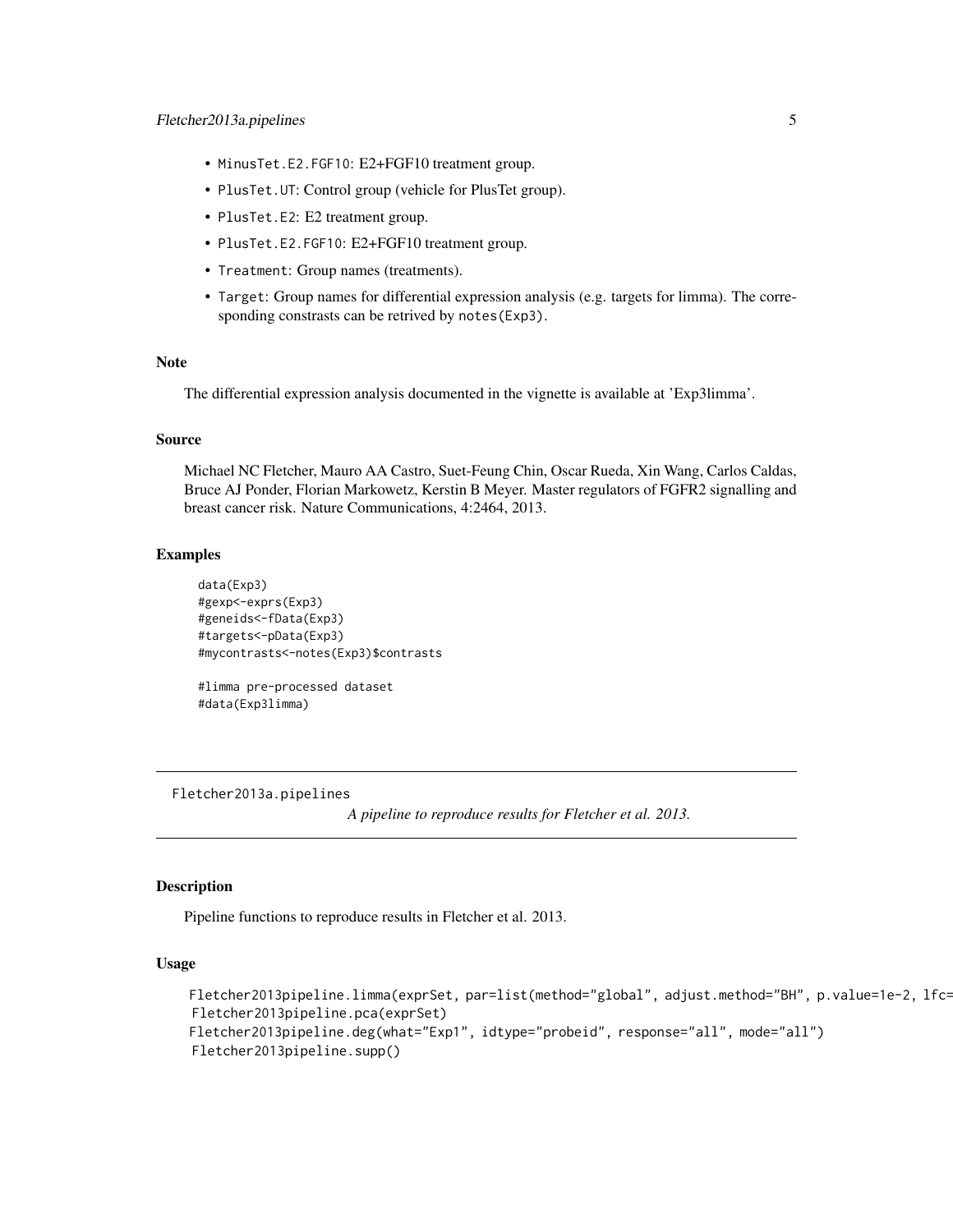### **Arguments**

| exprSet  | Any ExpressionSet object available in the package Fletcher2013a: Exp1,<br>Exp2 and Exp3.                                                                                                           |
|----------|----------------------------------------------------------------------------------------------------------------------------------------------------------------------------------------------------|
| par      | a list with parameters for limma analysis (see decideTests) for details.                                                                                                                           |
| what     | a single character value specifying an experimental system: "Exp1", "Exp2" or<br>"Exp3".                                                                                                           |
| idtype   | a single character value specifying a signature report option: "probeid" or "en-<br>trez".                                                                                                         |
| response | a single character value specifying how signatures should be consolidated across<br>time points: "early", "late" or "all". (see Details for a detailed time-course<br>dataset).                    |
| mode     | a single character value specifying how signatures should be consolidated re-<br>garding the mode of action: "positive", "negative" or "all". (see Details for a<br>detailed time-course dataset). |

# Details

These functions reproduce results of the differential expression analysis in Fletcher et al., 2013:

(1) Fletcher2013pipeline.limma: main function to run the limma analysis on the gene expression datasets.

(2) Fletcher2013pipeline.pca: complementary function to run a principal components analysis on the gene expression datasets.

(3) Fletcher2013pipeline.deg: function to extract retults computed in Fletcher2013pipeline.limma. Usefull to retrieve consolidated gene lists from the differential expression analyses. For detailed time-course information, please use the full pre-processed datasets [Exp1limma](#page-1-2), [Exp2limma](#page-2-2) and [Exp3limma](#page-3-2).

(4) Fletcher2013pipeline.supp: this function generates additional figures for the vignette.

# Value

All results will be saved in the current work directory.

# Author(s)

Mauro Castro <mauro.a.castro@gmail.com>

### Source

Michael NC Fletcher, Mauro AA Castro, Suet-Feung Chin, Oscar Rueda, Xin Wang, Carlos Caldas, Bruce AJ Ponder, Florian Markowetz, Kerstin B Meyer. Master regulators of FGFR2 signalling and breast cancer risk. Nature Communications, 4:2464, 2013.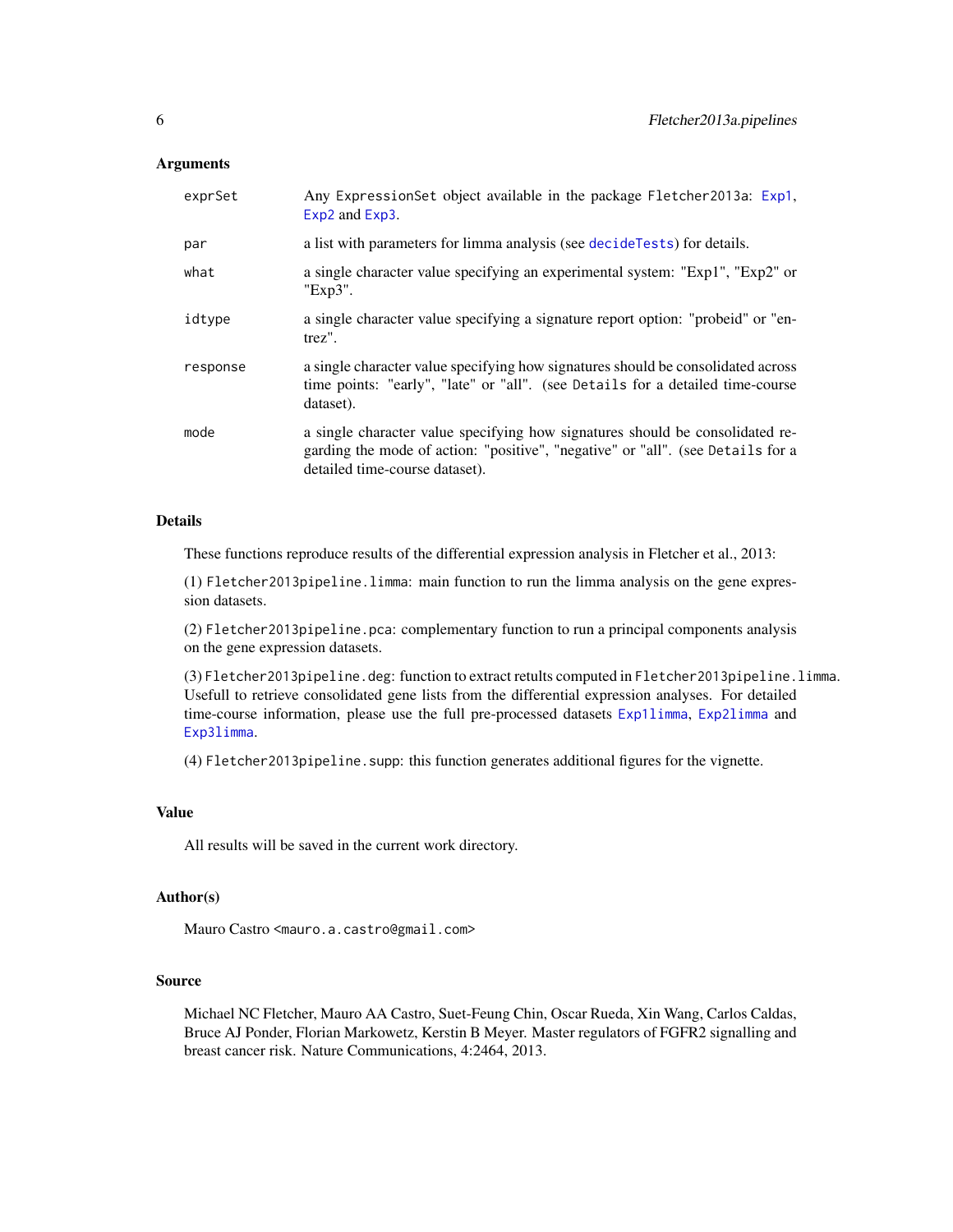#### <span id="page-6-0"></span> $s \in \mathbf{S} \mathbf{R}$  1

#### Examples

```
## Not run:
data(Exp1)
#Fletcher2013pipeline.limma(Exp1)
#Fletcher2013pipeline.pca(Exp1)
```
## End(Not run)

siESR1 *Knockdown dataset: siESR1 in MCF-7 cells.*

# Description

The data consists of 6 microarray samples after knocking down ESR1 in MCF-7 cells, retrived from GEO dataset (Series GSE18431). The data have been normalized (quantile normalization and log2 transformatoin) as described in the orifinal dataset, and are presented here in the form of an exprSet object.

#### Usage

data(siESR1)

# Format

The format is: An ExpressionSet object with covariates representing experimental conditions:

- Sample: Sample IDs
- Target: Group names for differential expression analysis (e.g. targets for limma). The corresponding constrasts can be retrived by notes(siESR1)

#### Source

Park YY, Kim K, Kim SB, Hennessy BT et al. Reconstruction of nuclear receptor network reveals that NR2E3 is a novel upstream regulator of ESR1 in breast cancer. EMBO Mol Med 2012 Jan;4(1):52-67.

# Examples

```
data(siESR1)
#notes(siESR1)
```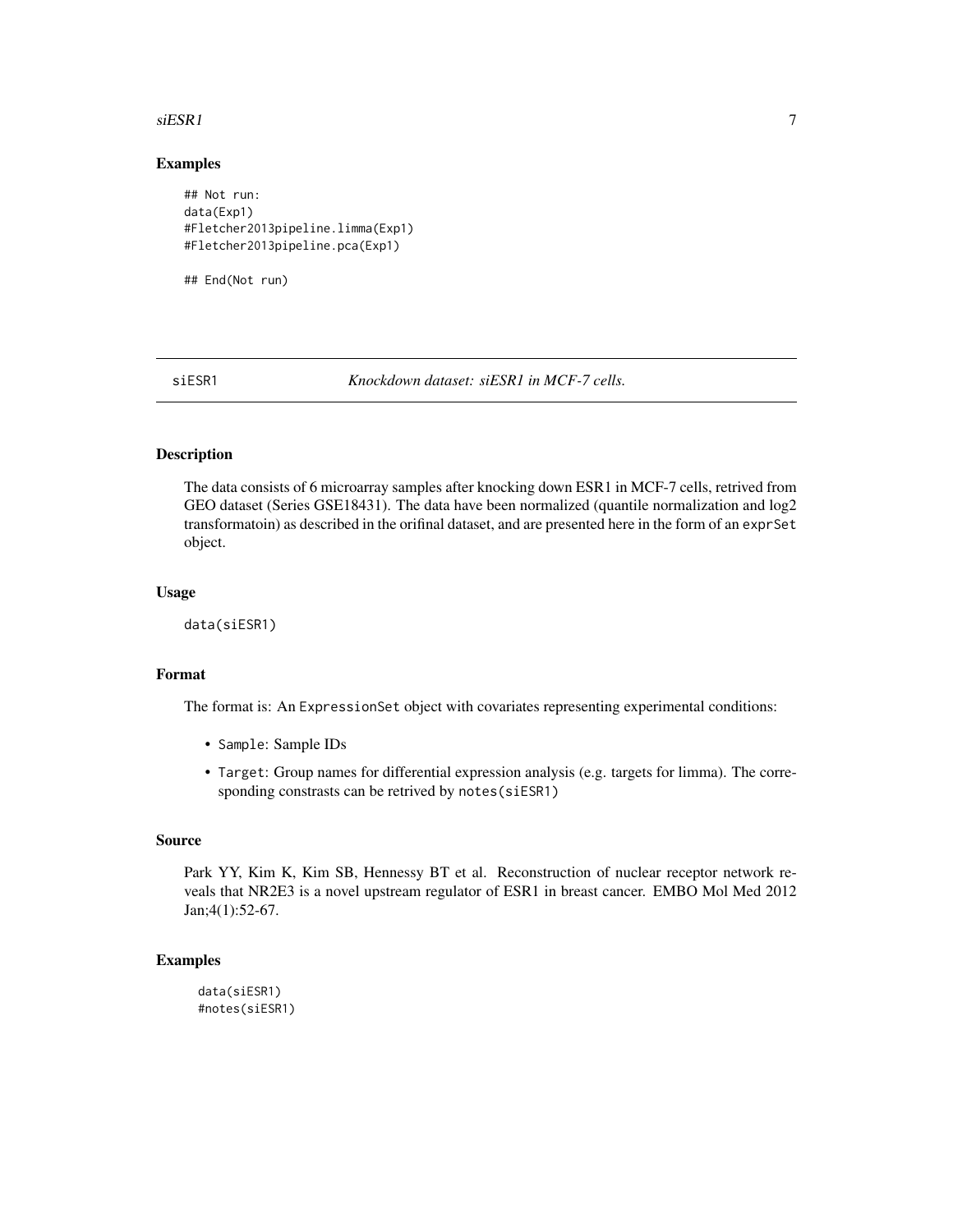<span id="page-7-0"></span>siOTHERS *Knockdown dataset: siPTTG1, siSPDEF, siE2F2 and siELF3 in MCF-7 cells.*

### Description

The data consists of 30 microarray samples after knocking down PTTG1, SPDEF, E2F2 or ELF3 in MCF-7 cells. The data have been normalized (RMA algorithm) and are presented in the form of an exprSet object. The experiment was carried out on 3 Humanv4 BeadChips using 30 arrays (1 samples per BeadChip). These arrays interrogate 48107 randomly-distributed bead-types, and in this experiment there was a mean of 22 beads per bead-type (Standard Deviation of 5). In total, there are 21642 genes being interrogated, with 7872 genes being interrogate by more than one bead-type and 13167 bead-types not being assigned to a gene symbol.

#### Usage

data(siOTHERS)

# Format

The format is: An ExpressionSet object with covariates representing experimental conditions:

- Sample: Sample IDs.
- Target: Group names for differential expression analysis (e.g. targets for limma). The corresponding constrasts can be retrived by notes(siOTHERS).

#### Source

Michael NC Fletcher, Mauro AA Castro, Suet-Feung Chin, Oscar Rueda, Xin Wang, Carlos Caldas, Bruce AJ Ponder, Florian Markowetz, Kerstin B Meyer. Master regulators of FGFR2 signalling and breast cancer risk. Nature Communications, 4:2464, 2013.

# Examples

data(siOTHERS) #notes(siOTHERS)